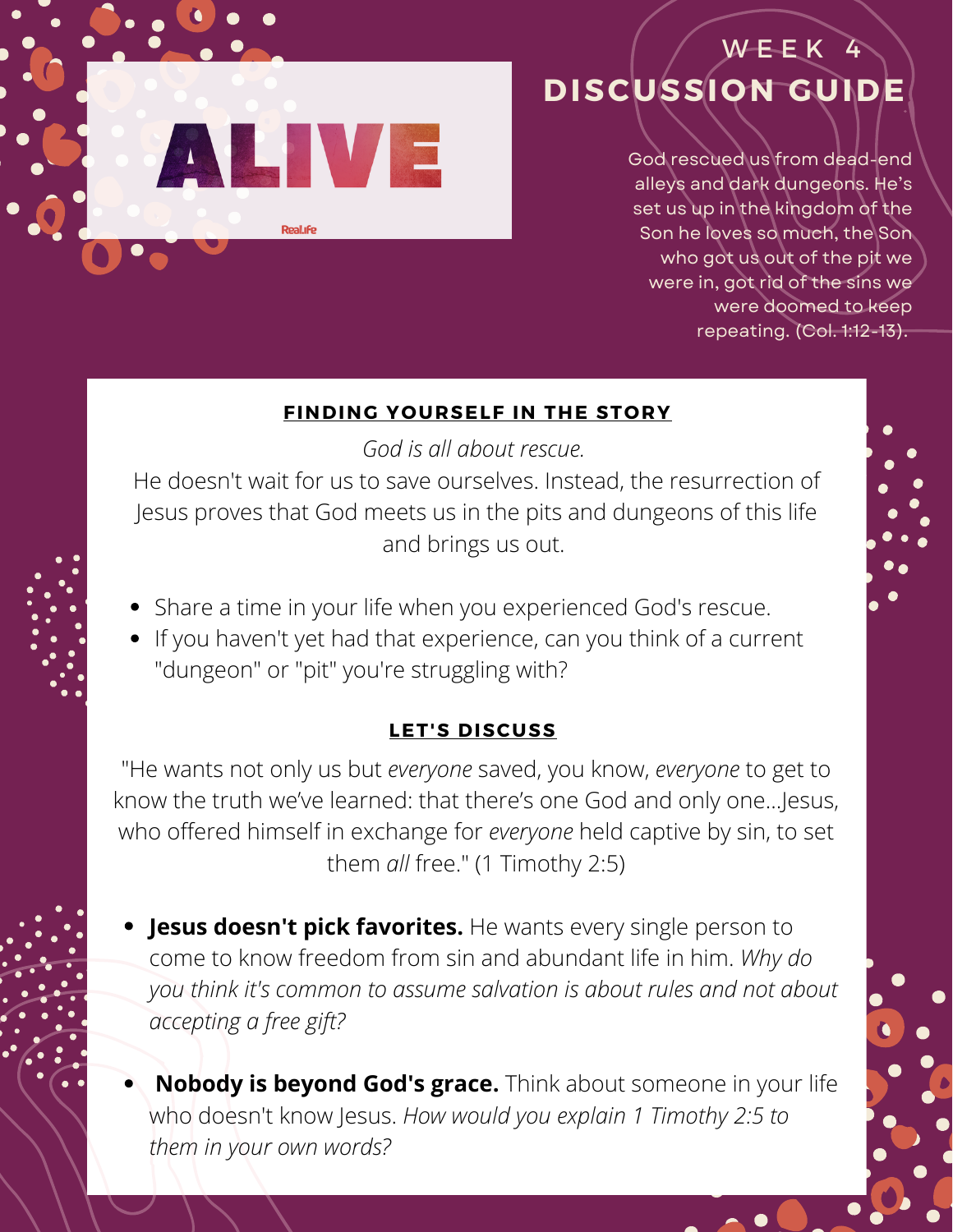

### **CONSIDER THIS**

**DISCUSSION GUIDE**

W E E K 4

*The miralce of the cross was that there was no miracle.* 

## **Read the following passages:**

"And the people stood by, watching, but the rulers scoffed at him, saying, "He saved others; let him save himself, if he is the Christ of God, his Chosen One!" (Lk. 23:35)

## **Read Matthew 26:53 and John 10:18.**

- Jesus had heavenly authority and undeniable power while on earth. He decided to deny his own strength in order to save us. What does that tell us about God's willingness to rescue the lost?
- Why do you think people wanted a Messiah that couldn't be murdered, instead of one who chose to be?

### **REAL TALK**

God's rescue does not mean that our problems go away, but that we have an undercurrent of hope and peace in the presence of hard things.

**Where are you currently experiencing this kind of hope and peace even in the hard stuff of your own life?**